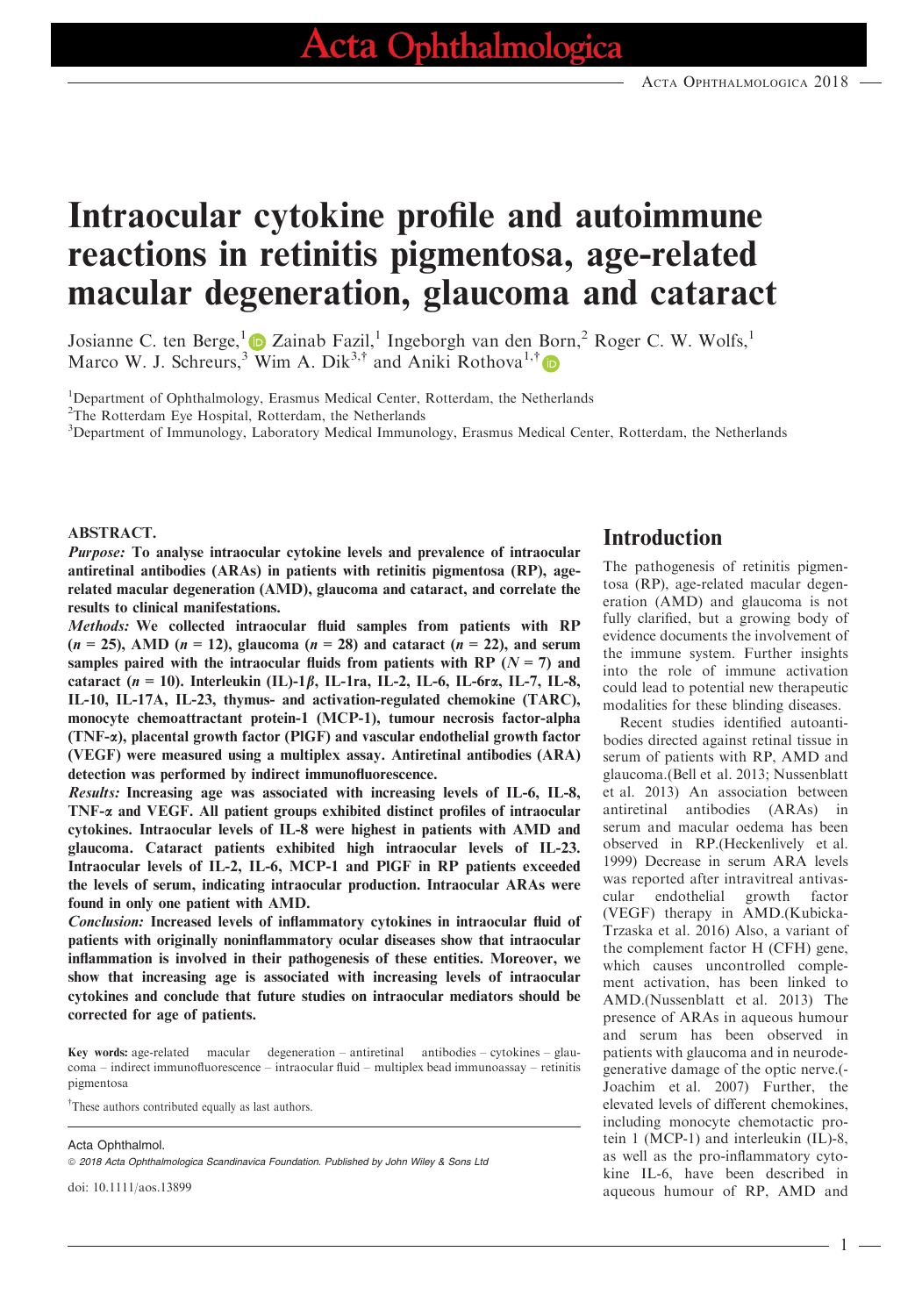glaucoma.( Chiu et al. 2010; Jonas et al. 2012; Freedman & Iserovich 2013; Yoshida et al. 2013; Chalam et al. 2014; Rezar-Dreindl et al. 2016).

Autoimmune reactions against retina, choroid and/or retinal pigment epithelium (RPE) might contribute to continuation and/or aggravation of some of these initially noninflammatory ocular diseases.( Nussenblatt et al. 2013; Kauppinen et al. 2016; Feng et al. 2017; Rezar-Dreindl et al. 2017; Shiraya et al. 2017) However, the role of autoimmune reactions within the eye and comparison of inflammatory reactions between different degenerative ocular diseases have been scarcely addressed.

Herein, we investigate specific cytokine, chemokine and growth factor levels and the presence of ARAs in intraocular fluid samples in patients with RP, AMD, glaucoma and cataract and relate the laboratory outcomes to clinical manifestations.

# Patients and Methods

### Sample collection

In this cross-sectional study, we obtained intraocular fluid samples from 87 patients with RP, AMD, glaucoma and cataract (controls) from the biobank at the Erasmus University Medical Center and the biobank of the Rotterdam Eye Hospital. Ocular fluids within the biobank were collected during the beginning of a cataract extraction. The study was approved by the local ethics committee from the Erasmus University Medical Center (Medical Ethics Committee Erasmus MC) and the ethics committee from the institutional research board from the Rotterdam Eye Hospital and adhered to the tenets of the Declaration of Helsinki. All intraocular fluid samples were stored at  $-80$  °C. Serum samples paired with intraocular fluids of seven patients with RP and 10 patients with age-related cataract were also obtained from the biobank.

#### Patient and data collection

The diagnosis of RP was based on clinical characteristics such as night blindness, visual field constriction, retinal abnormalities observed through fundoscopy and/or electroretinographic changes confirming the

presence of RP-related photoreceptor damage. The diagnosis of AMD was carried out through clinical examination and optical coherence tomography. The diagnosis of glaucoma was based on the clinical presentation with high intraocular pressure, optic nerve damage and/or on characteristic visual field loss. Participants suffering from ocular comorbidity or from a combination of included ocular diseases were excluded.

Clinical characteristics of all patients were collected. For RP patients, the presence of cystoid maculopathy (CM) was assessed as follows: (1) no CM, (2) any prior CM and/or (3) current CM (<4 weeks prior to sample collection). For patients with AMD, differentiation between exudative and dry AMD was made and treatment with anti-VEGF was noted: (1) no anti-VEGF medication, (2) any prior use of anti-VEGF medication and/or (3) current use of anti-VEGF medication (<4 weeks prior to sample collection). Patients with glaucoma were classified by the type of their glaucoma. Prescription of antihypertensive eye drops and filtrating surgery prior to sample collection were registered.

## Cytokine analysis

Measurement of interleukins (IL-1  $\beta$ , IL-1ra, IL-2, IL-6, IL-6ra, IL-7, IL-8, IL-10, IL-17A, IL-23), thymusand activation-regulated chemokine (TARC), MCP-1, tumour necrosis factor-alpha (TNF-a), placental growth factor (PlGF) and VEGF was performed with a Luminex multiplex bead immunoassay system (R&D Systems Europe, Ltd; UK). The selection of the cytokine panel was based on potential relevance according to previous reports and/or possible targets for treatment options.( Yoshida et al. 2013; Chalam et al. 2014; Huang et al. 2014; Du et al. 2016; Rezar-Dreindl et al. 2016) The assays were performed according to the manufacturer's instructions with exception of one additional dilution step within the standards (in total 7 standard dilutions). Fifty microlitres of undiluted intraocular fluid samples was transferred to the plate, with the exception of intraocular fluid samples with insufficient amount of material  $(n = 16)$ , which were diluted to a total volume of 50  $\mu$ l. Serum samples were diluted twofold according to the

manufacturer's standard protocol. Measurements were performed on a Bio-Plex MAGPIX machine, and data were analysed using Bio-Plex Manager MP software.

### Antiretinal antibody analysis

The presence of ARAs was assessed by indirect immunofluorescence (IIF) using primate retinal tissue (Euroimmun) and evaluated as described before in ten Berge et al.(Ten Berge et al. 2016) IIF was conducted with intraocular fluids samples with sufficient volume available and on all serum samples. Samples that displayed nuclear staining on retinal tissue were also analysed in a routine IIF antinuclear antibody (ANA) screening test using HEp-2 cells (Inova), to exclude nonspecific retinal staining due to ANA positivity, as described previously. (Ten Berge et al. 2016).

## Statistical analysis

Data from the Luminex immunoassay were analysed both as continuous data and as categorical data. For the continuous analyses, values below the lower limit of detection were replaced by the lowest value of the reference curve. For categorical analyses, we used the lowest value of the reference curve as cut-off point. Continuous variables were summarized using medians and ranges, and categorical variables were summarized using percentages. Logistic regression for categorical data and linear regressions for continuous data were assessed to compare laboratory outcomes between diagnosis groups. Age, gender and diagnosis were included in the regression model, to correct for confounders and analyse the effect of each of these variables. Statistical analyses were performed using IBM SPSS Statistics, version 21, and a p-value of  $\leq 0.05$ was considered as statistically significant.

# **Results**

## Patient characteristics

Aqueous humour samples were obtained from a total of 87 patients: RP ( $n = 25$ ), AMD ( $n = 12$ ), glaucoma  $(n = 28)$  and cataract  $(n = 22)$ . Serum samples obtained simultaneously with intraocular fluids samples were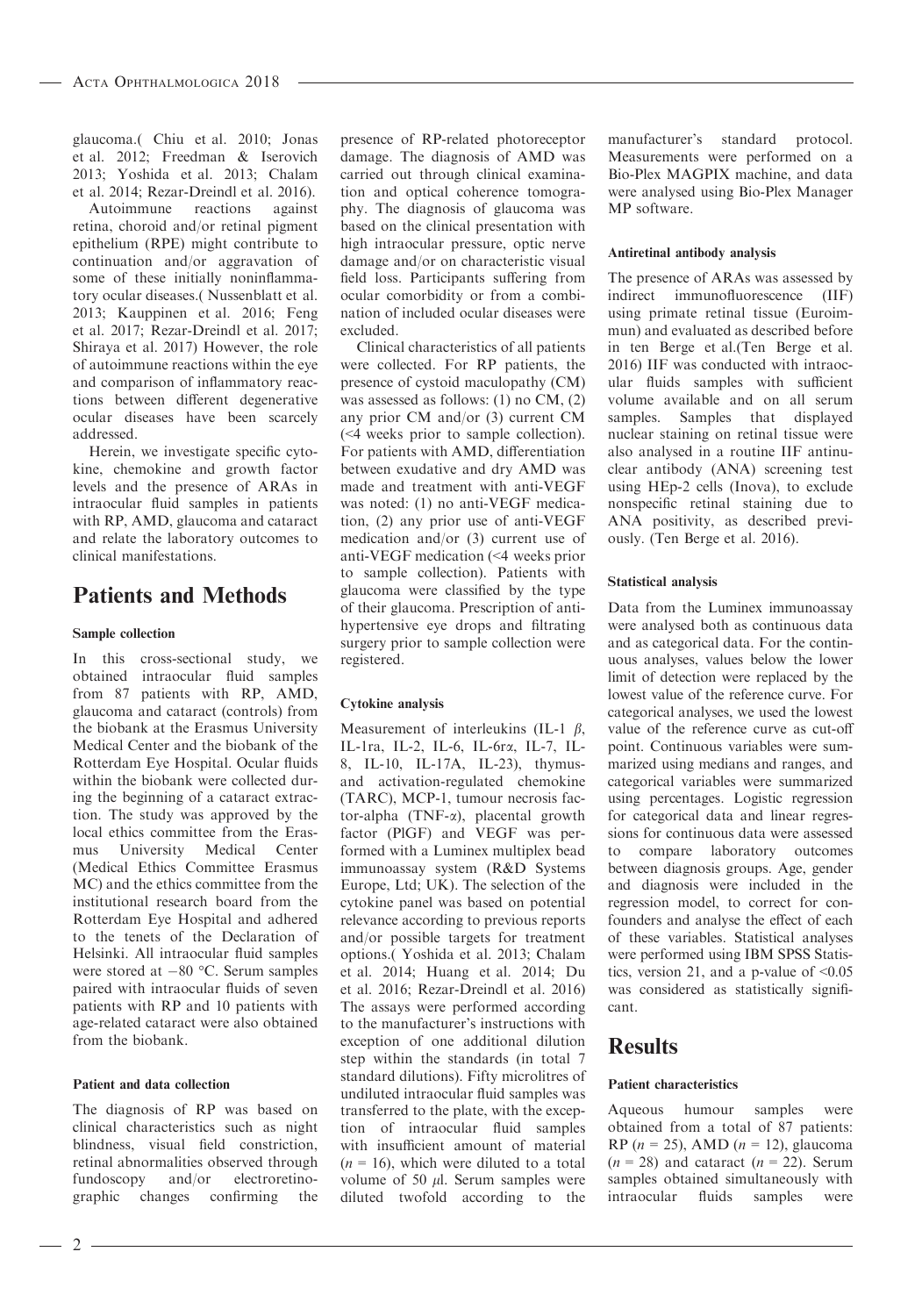available from 17 patients: RP  $(n = 7)$ and cataract patients  $(n = 10)$ . Gender distribution did not differ between groups, but age differed significantly  $(p < 0.001)$ ; specifically, patients with AMD were older and patients with RP were younger (Table 1). The AMD group consisted of 10 patients with dry and two patients with exudative AMD. The classification of glaucoma included primary open-angle glaucoma (POAG,  $n = 22$ ), narrow-angle glaucoma  $(n = 4)$ , normal tension glaucoma  $(n = 1)$  and glaucoma secondary to pigment dispersion syndrome  $(n = 1)$ .

#### Prevalence of intraocular cytokines

The prevalence of cytokines, chemokines and growth factors in intraocular fluid is summarized in the Table S1. Gender did not influence the prevalence of cytokines. After correction for diagnosis, the prevalence of intraocular IL-6 and TNF- $\alpha$  increased with age  $(p = 0.012$  and  $p = 0.002$ , respectively). Interleukin (IL)-2 and MCP-1 were present in all intraocular fluid samples, while IL-1  $\beta$  and IL-17A were undetectable in all intraocular fluid samples. Thymus- and activation-regulated chemokine (TARC) was detected in intraocular fluid of patients with RP, AMD and glaucoma, but not in cataract patients. Differences in the presence of cytokines in intraocular fluids between ocular diseases were, however, not significant. No associations were found between clinical characteristics (such as duration of disease, clinical manifestations, use of systemic and topical medications, previous intraocular surgeries and others) and the mere presence of cytokines, chemokines or growth factors in intraocular fluid.

#### Prevalence of cytokines in paired intraocular and serum samples

A similar cytokine profile was found in serum and intraocular fluid in RP patients, except for IL-2 and IL-6, which were more often present in the intraocular fluid samples, and IL-1ra and TARC, which were more frequently observed in serum. The presence of serum cytokines was not different between RP patients and cataract patients.

#### Levels of intraocular cytokines

Linear regressions using specific diagnosis, age and gender in the model showed that intraocular levels of IL-6, TNF-a and VEGF correlated positively with age ( $p = 0.009$ ,  $p = 0.019$ ) and  $p < 0.001$ , respectively; borderline association was observed also for IL 8;  $p = 0.049$ , Fig. 1). Gender showed no association with intraocular cytokine levels. Different cytokine profiles were observed for RP, AMD, glaucoma and cataract; specifically, intraocular levels of IL-6r $\alpha$  (p = 0.019), IL-8 (p = 0.032), and IL-23 ( $p < 0.004$ ) differed between the studied ocular diseases (Fig. 2). Retinitis pigmentosa (RP) patients were characterized by low levels of intraocular IL-8 and IL-23. Intraocular IL-8 levels were highest in patients with AMD and glaucoma. Cataract patients had high levels of IL-23. Intraocular levels of IL-6ra were higher in patients with RP or glaucoma than in patients with AMD or cataract. Vascular endothelial growth factor (VEGF) levels were highest in intraocular fluids of AMD patients and lowest in RP, although the differences did not reach significance after correction for age (Table 2).

Retinitis pigmentosa (RP patients who ever had CM during their disease course exhibited lower intraocular IL-2 levels than RP patients without CM  $(p = 0.042)$ . Glaucoma patients treated with antihypertensive eye drops displayed lower intraocular IL-6 levels compared to glaucoma without this treatment modality ( $p < 0.001$ ). Glaucoma patients who previously underwent surgical treatment (11/28, 39%; consisting of selective laser therapy, trabeculectomy or occasional glaucoma implants) exhibited higher intraocular IL-8 levels ( $p = 0.035$ ). No other associations were found between clinical characteristics (such as duration of disease, use of systemic or topical medications) and the levels of cytokines, chemokines or growth factors in intraocular fluid.

#### Levels of cytokines in paired intraocular and serum samples

Interleukin (IL)-2, IL-6, MCP-1 and PlGF levels were higher in intraocular fluid than in serum in both RP  $(p < 0.001, p = 0.001, p < 0.001$  and  $p = 0.006$ ) and cataract ( $p < 0.001$ ,  $p = 0.047$ ,  $p < 0.001$  and  $p < 0.001$ ). Moreover, cataract patients had higher levels of IL-23 in intraocular fluid than serum ( $p = 0.043$ ). In contrast, intraocular IL-23 levels in RP were lower than the serum levels ( $p < 0.001$ ). Intraocular levels of all other cytokines, chemokines and growth factors in intraocular fluid did not exceed serum levels. Levels of serum cytokines were not different between RP patients and cataract patients.

#### Prevalence of antiretinal antibodies

Antiretinal antibodies (ARAs) were not detected in intraocular fluid samples from RP  $(n = 21)$ , glaucoma  $(n = 18)$  and cataract  $(n = 16)$ . In one patient with AMD (1/8, 13%), intraocular ARA were detected. Serum ARA levels were detected in five of seven  $(71\%)$  patients with RP and six of 10  $(60\%)$  patients with cataract. All samples with nuclear staining on retinal tissue ( $n = 7$ ) were negative for ANA.

## **Discussion**

Our study describes different proinflammatory intraocular cytokine profiles in RP, AMD, glaucoma and cataract and reveals a positive correlation between intraocular cytokine levels and increasing age,

Table 1. Patient characteristics.

|                                                                          | Retinitis pigmentosa                  | Age-related macular degeneration    | Glaucoma                                | Cataract                             | p-value             |
|--------------------------------------------------------------------------|---------------------------------------|-------------------------------------|-----------------------------------------|--------------------------------------|---------------------|
| Total number of patients<br>Median age in years (range)<br>Gender (male) | $N = 25$<br>$51(25-86)$<br>12/25(48%) | $N = 12$<br>84 (68-94)<br>3/12(25%) | $N = 28$<br>73 (50-88)<br>$13/28$ (46%) | $N = 22$<br>$66(17-80)$<br>8/22(36%) | ${}< 0.001$<br>n.s. |

n.s. = not statistically significant ( $p > 0.05$ ).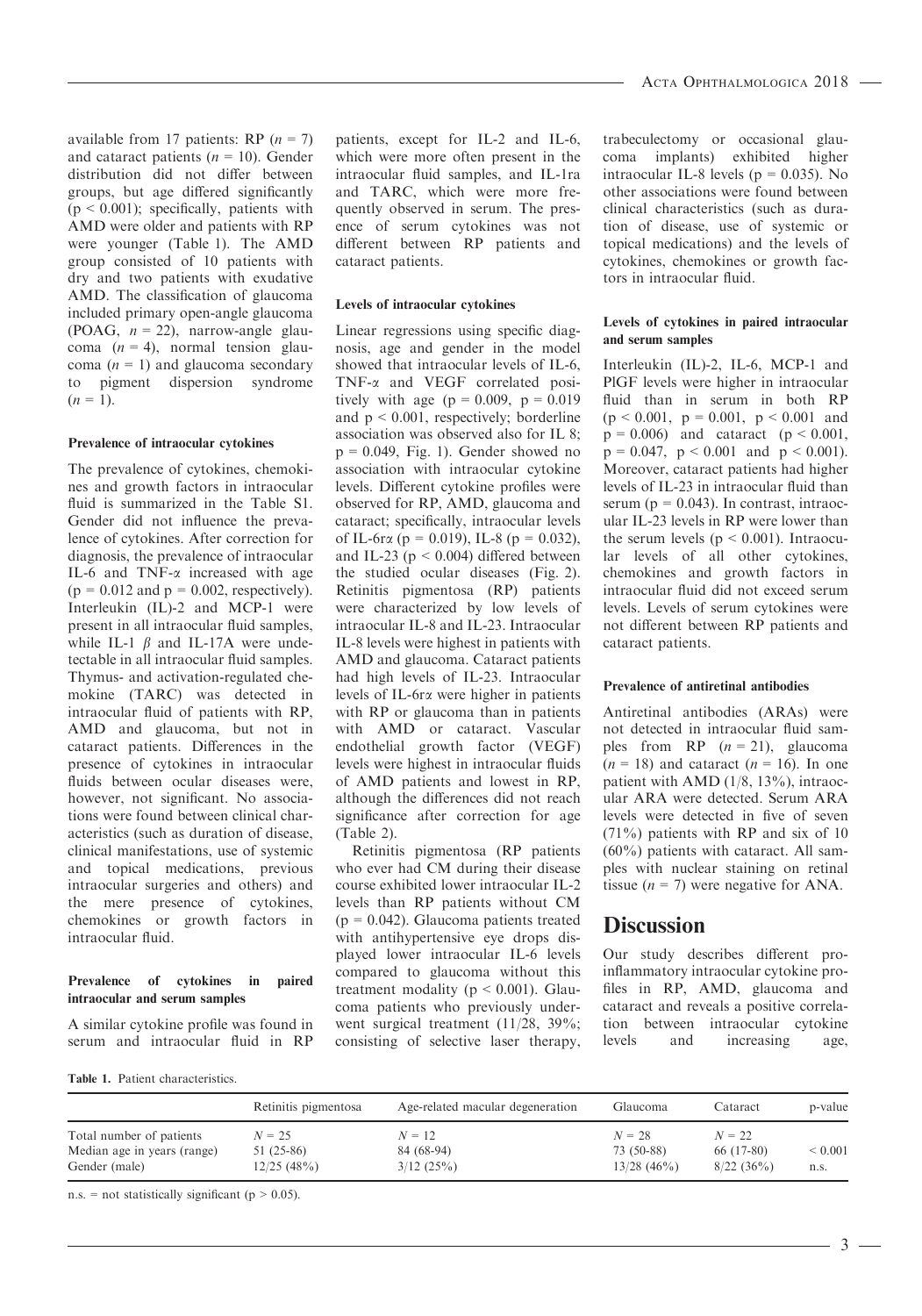

A Retinitis Pigmentosa;  $\times$  Age-related macular degeneration; • Glaucoma; □ Cataract

Fig. 1. Levels of intraocular cytokines in relation to age. p-values for comparison of intraocular cytokine levels and age were determined by linear regression with adjustment for diagnosis and gender.

independently of diagnosis. Interestingly, intraocular fluid samples from cataract patients displayed the highest levels of IL-23. Although intraocular levels of VEGF were highest in AMD patients, after age correction, no significant differences were found between the various diagnostic groups. Comparison of paired serum and intraocular fluid samples of RP patients showed that intraocular levels of IL-2, IL-6, MCP-1 and PlGF exceeded the serum levels, suggesting a local production. Intraocular ARAs were absent in nearly all samples.

Although a genetic mutation is the cause of RP, inflammation was suggested to have a (secondary) role in the disease pathogenesis.(Chant et al. 1985; Nussenblatt et al. 2013; Hettinga et al. 2016). It has been previously reported that RP patients with CM exhibited more often ARAs in their peripheral blood, the finding which was also noted in present series. (Heckenlively et al. 1999). In contrast to serum findings, ARAs were not detected in intraocular fluids samples of patients with RP.

Previous reports on intraocular cytokines in RP show higher levels of IL-6, IL-8, MCP-1 and TARC in RP compared to cataract.(Salom et al. 2008; Yoshida et al. 2013) We also observed intraocular presence of these mediators in RP patients, but their levels were not elevated compared to other groups. This discrepancy may be explained by the low number of included patients in our study or possible differences in disease stage and/or extent of degeneration. Yet RP patients, like glaucoma patients, had higher intraocular levels of soluble IL- $6r\alpha$  (sIL- $6R\alpha$ ) compared to cataract. Soluble IL-6r $\alpha$  (sIL-6R $\alpha$ ) interacts with IL-6, forming the IL-6/sIL-6 $R\alpha$  complex, which subsequently induces IL-6 trans-signalling by binding cell membrane expressed gp130.(Rose-John 2012) IL-6 trans-signalling is recognized to enhance IL-6 activity under inflammatory conditions and moreover to inhibit intraocular T-cell apoptosis in uveitis, which likely exacerbates or prolongs the disease process. (Nowell et al. 2003; Curnow et al. 2004; Barkhausen et al. 2011) Further, we observed a significant association between lower levels of intraocular IL-2 (a growth factor for regulatory T cells) in RP patients who had CM. This may indicate a deregulated immune function, such as loss of tolerance, affecting the clinical manifestation of the disease and the formation of serum ARAs as observed in this and other studies.(Nelson 2004) Intraocular VEGF levels were lowest in the RP group, which is in line with the rare presence of retinal neovascularization in RP.

Inflammation was implicated in the development and progression of AMD.(Adamus 2017) So far, most previous studies investigated intraocular fluids of exudative AMD, demonstrating high levels of inflammatory mediators, including IL-6, IL-8, MCP-1 and VEGF.(Jonas et al. 2012; Knickelbein et al. 2015) However, it is still unknown whether these cytokines play a role in the primary pathogenesis of AMD or represent a secondary result of the disease process. We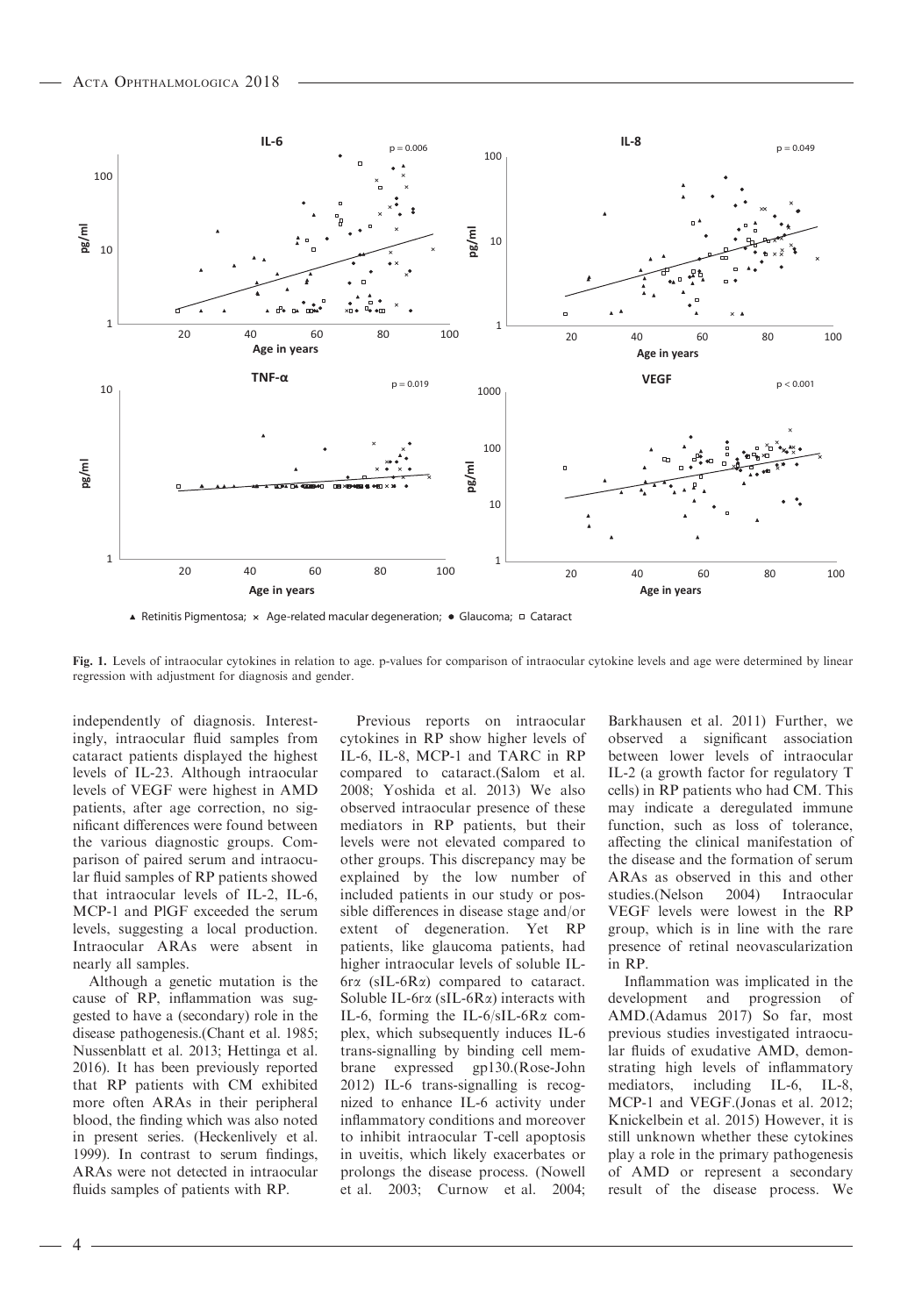

glaucoma and cataract were determined by linear regression with adjustment for age and gender.

ACTA OPHTHALMOLOGICA 2018

with angiogenesis.( Ghasemi et al. 2011; Forooghian et al. 2016) IL-6 and VEGF reached highest levels in the AMD group, though not significantly different compared to other diagnosis groups. According to previous studies, these mediators have been implicated in angiogenesis and decrease during treatment with anti-VEGF agents. (Agawa et al. 2014; Chalam et al. 2014) Retinal neuroprotective effects of VEGF have also been described, yet data on this matter are inconclusive and may be dependent on the VEGF variant, disease (stage) or experimental model used.(Nishijima et al. 2007; Saint-Geniez et al. 2008).

In glaucoma, the role of immune reactions is not known and could be either pathogenic or neuroprotective. In our study, patients with glaucoma, who consisted mainly of POAG, were characterized by high intraocular levels of IL-8, consistent with previous findings.( Kuchtey et al. 2010; Takai et al. 2012; Khalef et al. 2017; Kokubun et al. 2017) IL-8 is a main chemoattractant for neutrophils which have been found to accumulate in the trabecular meshwork in POAG.(Taurone et al. 2015) The highest levels of IL-8 were found in glaucoma patients who underwent surgical treatment prior to the surgical procedure during intraocular sample collection. This suggests that the higher levels of IL-8 might be explained by immune activation in response to (surgically inflicted) tissue damage.

Increased TNF-a levels have been reported in intraocular fluid, the trabecular meshwork, optic head and the retina of glaucoma patients; however, in our study, intraocular TNF-a appeared undetectable in most cases. (Yuan & Neufeld 2000; Tezel et al. 2001; Sawada et al. 2010; Balaiya et al. 2011; Taurone et al. 2015; Khalef et al. 2017) This discrepancy may have resulted from differences in laboratory techniques and specific patient groups. So far, to our knowledge, only sporadic studies are available on the effect of anti-TNF medication in glaucoma, which shows an increase in fibrosis after surgical treatment.(Nikita et al. 2017).

In our study, cataract was generally characterized by lower levels of proinflammatory mediators compared to other studied diseases, with the exception of IL-23. IL-23, produced by

investigated patients with mainly dry AMD and observed higher intraocular IL-8 compared to cataract and RP.

Previous studies revealed that elevated (intraocular) levels of IL-8 and IL-8 gene polymorphisms were associated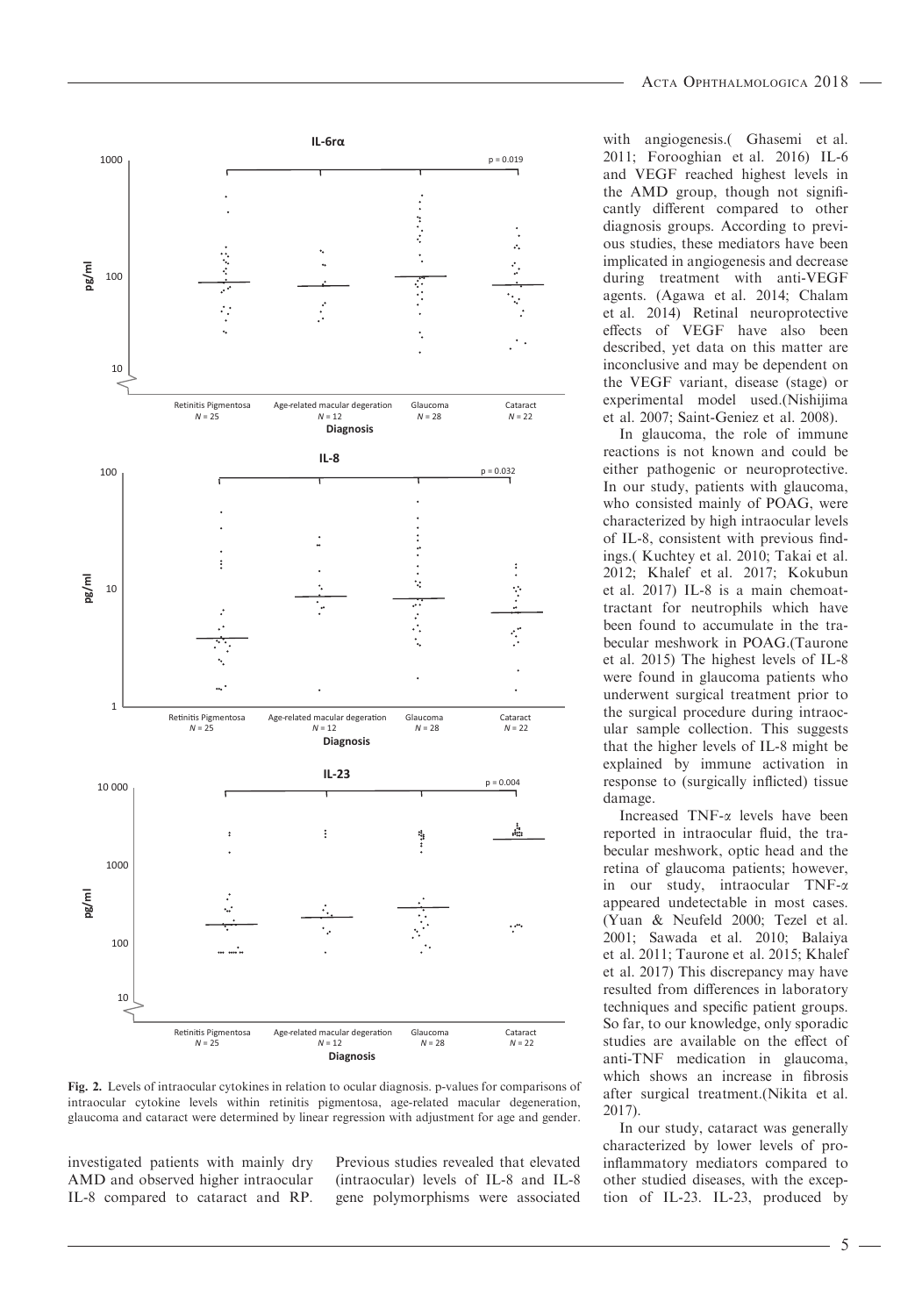|                   |                               | Retinitis pigmentosa |                              |         |                                     |               | Cataract        |                    |         | p-value                |
|-------------------|-------------------------------|----------------------|------------------------------|---------|-------------------------------------|---------------|-----------------|--------------------|---------|------------------------|
|                   | Cytokines (median,<br>ranges) |                      | Serum                        | p-value | Age-related macular<br>degeneration | Glaucoma      | IOF             | Serum              | p-value | comparison)<br>of IOF) |
| <b>Sytokines</b>  | $IL-I\beta$                   | $5(5-5)$             | $5(5-5)$                     | 1.5.    | $5(5-5)$                            | $5(5-5)$      | $5(5-5)$        | $5(5-5)$           | n.s.    | n.s.                   |
|                   | $L-1ra$                       | 33 (9-3673)          | 36)<br>576 (426-24           | 1.5.    | $(21 (9-1169))$                     | 65 (9-876)    | $124(9-2357)$   | 608 (328-1043)     | n.s.    | n.s.                   |
|                   | $L-2$                         | 292 (142-899)        | 33 (33-93)                   | 100.0   | 282 (205-1727                       | 271 (151-1371 | 275 (212-1101   | 136 (15-262)       | 0.001   | 1.8.                   |
|                   | $IL-6r\alpha$                 | 95 (33-489)          | 50271)<br>41505 (39074       | 500.001 | 85 (42-169)                         | 99 (22-502)   | 87 (24-263)     | 4327 (34714-58859) | 500.001 | 0.019                  |
|                   |                               | 4 (1-140)            | $(1-1)$                      | 0.001   | $14(1-104)$                         | 5 (1-192)     | $2(1-151)$      | $(1-3)$            | 0.047   | 1.5.                   |
|                   | $\frac{1}{1}$                 | $3(1-6)$             | $4(1-7)$                     | 1.5.    | $2(1-7)$                            | $3(1-12)$     | $(1-9)$         | $5(2-7)$           | 0.004   | 1.5.                   |
|                   | L10                           | $3(3-5)$             | $3(3-3)$                     | n.s.    | $3(3-8)$                            | $3(3-7)$      | $3(3-8)$        | $5(3-24)$          | n.s.    | n.s.                   |
|                   | IL-17 $A$                     | $8(8-8)$             | $8 (8-8)$                    | n.s.    | $8 (8-8)$                           | $8(8-8)$      | $8 (8-8)$       | $10(8-25)$         | 1.5     | 1.S.                   |
|                   | $IL-23$                       | $[76 (77-361]$       | $\widehat{[}$<br>812 (539-91 | 0.001   | 240 (77-2844                        | 315 (77-2828) | 2592 (144-3493) | 750 (510-945)      | 0.043   | 0.004                  |
|                   | $\text{INF-}\alpha$           | $2(2-5)$             | $2(2-3)$                     | 1.5.    | $3(2-4)$                            | $2(2-4)$      | $2(2-3)$        | $2(2-4)$           | n.s.    | 1.S.                   |
| <b>Themokines</b> | $-8$                          | $3(1-46)$            | $6(2-21)$                    | n.s.    | $9(1-28)$                           | $9(1-56)$     | $6(1-16)$       | $7(1-12)$          | n.s.    | 0.032                  |
|                   | TARC                          | 28 (28-57)           | 180 (101-681)                | 0.001   | $28(28-37)$                         | 28 (28-57)    | 28 (28-28)      | 262 (62-470)       | < 0.001 | 1.5.                   |
|                   | $MCP-1$                       | 891 (339-1805)       | 256 (201-451)                | 0.001   | 638 (256-1035)                      | 31 (264-3495) | 618 (249-1920)  | 320 (120-478)      | 0.001   | n.s.                   |
| Growth factors    | PIGF                          | $6(0-26)$            | $1(0-1)$                     | 0.006   | $6(0-13)$                           | $5(0-13)$     | $5(2-12)$       | $1(0-2)$           | 0.001   |                        |
|                   | VEGF                          | $(2-108)$            | 52 (18-107                   | 0.020   | 88 (45-210)                         | 54 (9-159)    | $63(7-101)$     | 73 (18-126)        | n.s.    | n.s.                   |

regulated chemokine, TNF-a = tumour necrosis factor-alpha, VEGF = vascular endothelial growth factor.

regulated chemokine, TNF-z = tumour necrosis factor-alpha, VEGF = vascular endothelial growth factor.

dendritic cells/myeloid cells, is well known for its key role in several autoimmune diseases via the IL-23/ IL-17 axis and associated pathological Th17 development.(D'Elios et al. 2010; Lubberts 2015) Despite the presence of IL-23 in most intraocular fluids analysed in our study, IL-17A was never detected. Interestingly, some studies report immunosuppressive effects of IL-23 within tumour microenvironments by suppressing lymphocyte effector function and enhanced production of immune regulatory cytokines.(Langowski et al. 2006; Teng et al. 2010; Nie et al. 2017) Also in a model of experimental autoimmune uveitis, it was found that IL-23 receptor expressing  $\gamma\delta$  T cells can exert immunesuppressive effects due to their ability to bind IL-23.(Liang et al. 2013) Although the mechanism by which IL-23 can mediate immune-suppressive effects clearly requires further study, it is tempting to speculate that the low intraocular IL-23 levels observed in patients with RP, AMD and glaucoma may reflect diminished immune protection of the eye. Intraocular IL-23 levels revealed no association with serum levels nor with age of patients.

Ageing is associated with the development of a chronic state of low-grade tissue inflammation that also involves the retina and is associated with increased susceptibility to multiple diseases, including glaucoma and AMD.( Leske et al. 2008; Xu et al. 2009; Chakravarthy et al. 2010; Castelo-Branco & Soveral 2014) In support of this, we observed a gradual increase in the intraocular levels of IL-6, IL-8, TNF- $\alpha$  and VEGF with increasing age. A positive correlation between intraocular cytokine levels and age has been reported in two previous studies.( Takai et al. 2012; Kokubun et al. 2017) As a consequence of this correlation, all of our results are adjusted for the age of patients. However, systematic corrections for age have not been performed in previous studies, which may have affected the interpretation of these findings. It should thus be kept in mind that studies on intraocular cytokine profiling without age adjustment (and without age matched control groups) may show age-related bias rather than diseaseassociated differences.

Intraocular levels of IL-2, IL-6, MCP-1 and PlGF were higher than the serum levels of patients with RP

Table 2. Levels of cytokines in different ocular disease

Levels of cytokines in different ocular disease.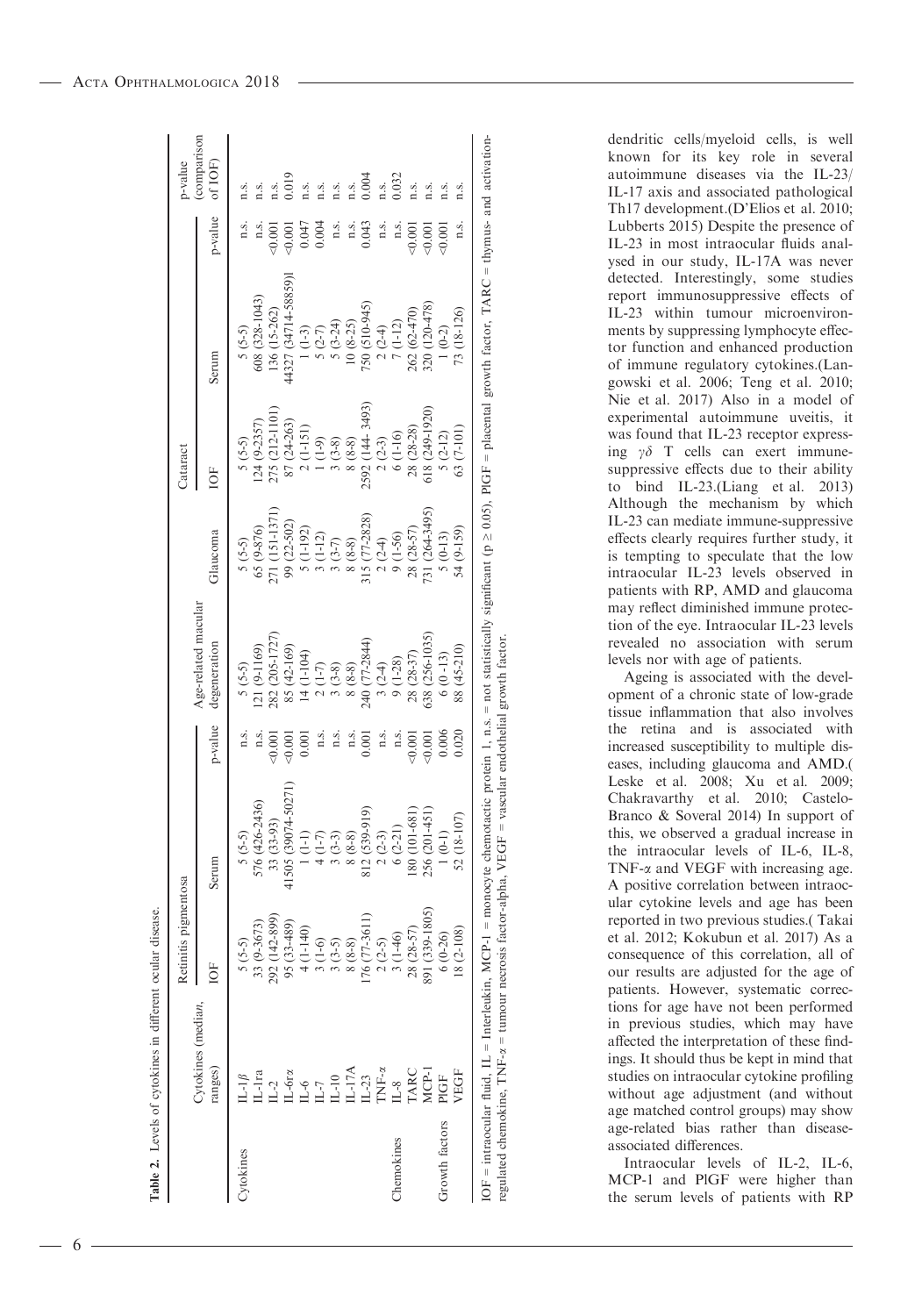and cataract. The higher intraocular levels of inflammatory components may suggest local production, possibly by infiltrated immune cells or resident cells, such as retinal pigment epithelial cells.(Elner et al. 1992; Holtkamp et al. 1998) These findings may contribute to the understanding of the pathogenesis of RP and development of new treatment possibilities. In contrast, the low occurrence of intraocular ARAs suggests a negligible role of such antibodies in disease pathogenesis of RP. Antiretinal antibodies (ARAs) detected in serum from RP and cataract patients may represent a reflection of altered blood retinal barrier properties and most probably represent an innocent epiphenomena.

In this study, we investigated a variety of patients with different ocular disorders that are classically considered as being noninflammatory. Even with the limited number of divers patients, we were able to conclude that autoimmune reactions are prevalent in originally noninflammatory ocular diseases. To our knowledge, our study is the only study so far assessing and comparing the role of inflammatory responses in different noninflammatory ocular diseases. The replacement of values of cytokine levels below the lowest standard by the lowest detection limit by the lowest value of the reference curve might have influenced our outcomes. However, omitting data below the lower limit of detection might cause selection bias.

In conclusion, the expression of inflammatory cytokines within the eye was strongly influenced by the age of patients, which shows that the correction for age is necessary in future studies on intraocular mediators. Differences in intraocular cytokine profiles were observed between originally noninflammatory ocular diseases, suggesting involvement of inflammation; however, complex pathways with multiple signalling functions make a diagnostic role rather impossible. The role of immune reactions in basically noninflammatory ocular diseases might influence the clinical manifestations and severity of ocular changes.

# References

Adamus G (2017): Can innate and autoimmune reactivity forecast early and advance stages of age-related macular degeneration? Autoimmun Rev 16: 231–236.

- Agawa T, Usui Y, Wakabayashi Y et al. (2014): Profile of intraocular immune mediators in patients with age-related macular degeneration and the effect of intravitreal bevacizumab injection. Retina 34: 1811– 1818.
- Balaiya S, Edwards J, Tillis T, Khetpal V & Chalam KV (2011): Tumor necrosis factoralpha (TNF-alpha) levels in aqueous humor of primary open angle glaucoma. Clin Ophthalmol 5: 553–556.
- Barkhausen T, Tschernig T, Rosenstiel P et al. (2011): Selective blockade of interleukin-6 trans-signaling improves survival in a murine polymicrobial sepsis model. Crit Care Med 39: 1407–1413.
- Bell K, Gramlich OW, Von Thun Und Hohenstein-Blaul N, Beck S, Funke S, Wilding C, Pfeiffer N & Grus FH (2013): Does autoimmunity play a part in the pathogenesis of glaucoma? Prog Retin Eye Res 36: 199–216.
- Castelo-Branco C & Soveral I (2014): The immune system and aging: a review. Gynecol Endocrinol 30: 16–22.
- Chakravarthy U, Wong TY, Fletcher A et al. (2010): Clinical risk factors for age-related macular degeneration: a systematic review and meta-analysis. BMC Ophthalmol 10: 31.
- Chalam KV, Grover S, Sambhav K, Balaiya S & Murthy RK (2014): Aqueous interleukin-6 levels are superior to vascular endothelial growth factor in predicting therapeutic response to bevacizumab in age-related macular degeneration. J Ophthalmol 2014: 502174.
- Chant SM, Heckenlively J & Meyers-Elliott RH (1985): Autoimmunity in hereditary retinal degeneration. I. Basic Studies. Br J Ophthalmol 69: 19–24.
- Chiu K, Yeung SC, So KF & Chang RC (2010): Modulation of morphological changes of microglia and neuroprotection by monocyte chemoattractant protein-1 in experimental glaucoma. Cell Mol Immunol 7: 61–68.
- Curnow SJ, Scheel-Toellner D, Jenkinson W et al. (2004): Inhibition of T cell apoptosis in the aqueous humor of patients with uveitis by IL-6/soluble IL-6 receptor trans-signaling. J Immunol 173: 5290–5297.
- D'Elios MM, Del Prete G & Amedei A (2010): Targeting IL-23 in human diseases. Expert Opin Ther Targets 14: 759–774.
- Du S, Huang W, Zhang X, Wang J, Wang W & Lam DS (2016): Multiplex cytokine levels of aqueous humor in acute primary angleclosure patients: fellow eye comparison. BMC Ophthalmol 16: 6.
- Elner VM, Scales W, Elner SG, Danforth J, Kunkel SL & Strieter RM (1992): Interleukin-6 (IL-6) gene expression and secretion by cytokine-stimulated human retinal pigment epithelial cells. Exp Eye Res 54: 361– 368.
- Feng J, Zheng X, Li B  $&$  Jiang Y (2017): Differences in aqueous concentrations of cytokines in paediatric and adult patients

with Coats' disease. Acta Ophthalmol 95: 608–612.

- Forooghian F, Kertes PJ, Eng KT, Agrón E & Chew EY (2016): Alterations in intraocular cytokine levels following intravitreal ranibizumab. Can J Ophthalmol 51: 87–90.
- Freedman J & Iserovich P (2013): Pro-inflammatory cytokines in glaucomatous aqueous and encysted Molteno implant blebs and their relationship to pressure. Invest Ophthalmol Vis Sci 54: 4851–4855.
- Ghasemi H, Ghazanfari T, Yaraee R, Faghihzadeh S & Hassan ZM (2011): Roles of IL-8 in ocular inflammations: a review. Ocul Immunol Inflamm 19: 401–412.
- Heckenlively JR, Jordan BL & Aptsiauri N (1999): Association of antiretinal antibodies and cystoid macular edema in patients with retinitis pigmentosa. Am J Ophthalmol 127: 565–573.
- Hettinga YM, Van Genderen MM, Wieringa W, Ossewaarde-van Norel J & de Boer JH (2016): Retinal dystrophy in 6 young patients who presented with intermediate uveitis. Ophthalmology 123: 2043–2046.
- Holtkamp GM, Van Rossem M, de Vos AF, Willekens B, Peek R & Kijlstra A (1998): Polarized secretion of IL-6 and IL-8 by human retinal pigment epithelial cells. Clin Exp Immunol 112: 34–43.
- Huang W, Chen S, Gao X et al. (2014): Inflammation-related cytokines of aqueous humor in acute primary angle-closure eyes. Invest Ophthalmol Vis Sci 55: 1088–1094.
- Joachim SC, Bruns K, Lackner KJ, Pfeiffer N & Grus FH (2007): Antibodies to alpha Bcrystallin, vimentin, and heat shock protein 70 in aqueous humor of patients with normal tension glaucoma and IgG antibody patterns against retinal antigen in aqueous humor. Curr Eye Res 32: 501–509.
- Jonas JB, Tao Y, Neumaier M & Findeisen P (2012): Cytokine concentration in aqueous humour of eyes with exudative age-related macular degeneration. Acta Ophthalmol 90: e381–e388.
- Kauppinen A, Paterno JJ, Blasiak J, Salminen A & Kaarniranta K (2016): Inflammation and its role in age-related macular degeneration. Cell Mol Life Sci 73: 1765–1786.
- Khalef N, Labib H, Helmy H, El Hamid MA, Moemen L & Fahmy I (2017): Levels of cytokines in the aqueous humor of eyes with primary open angle glaucoma, pseudoexfoliation glaucoma and cataract. Electron Physician 9: 3833–3837.
- Knickelbein JE, Chan CC, Sen HN, Ferris FL & Nussenblatt RB (2015): Inflammatory mechanisms of age-related macular degeneration. Int Ophthalmol Clin 55: 63–78.
- Kokubun T, Tsuda S, Kunikata H, Yasuda M, Himori N, Kunimatsu-Sanuki S, Maruyama K & Nakazawa T (2017): Characteristic profiles of inflammatory cytokines in the aqueous humor of glaucomatous eyes. Ocul Immunol Inflamm 1–12. [Epub ahead of print]
- Kubicka-Trzaska A, Wilanska J, Romanowska-Dixon B & Sanak M (2016): Serum

7